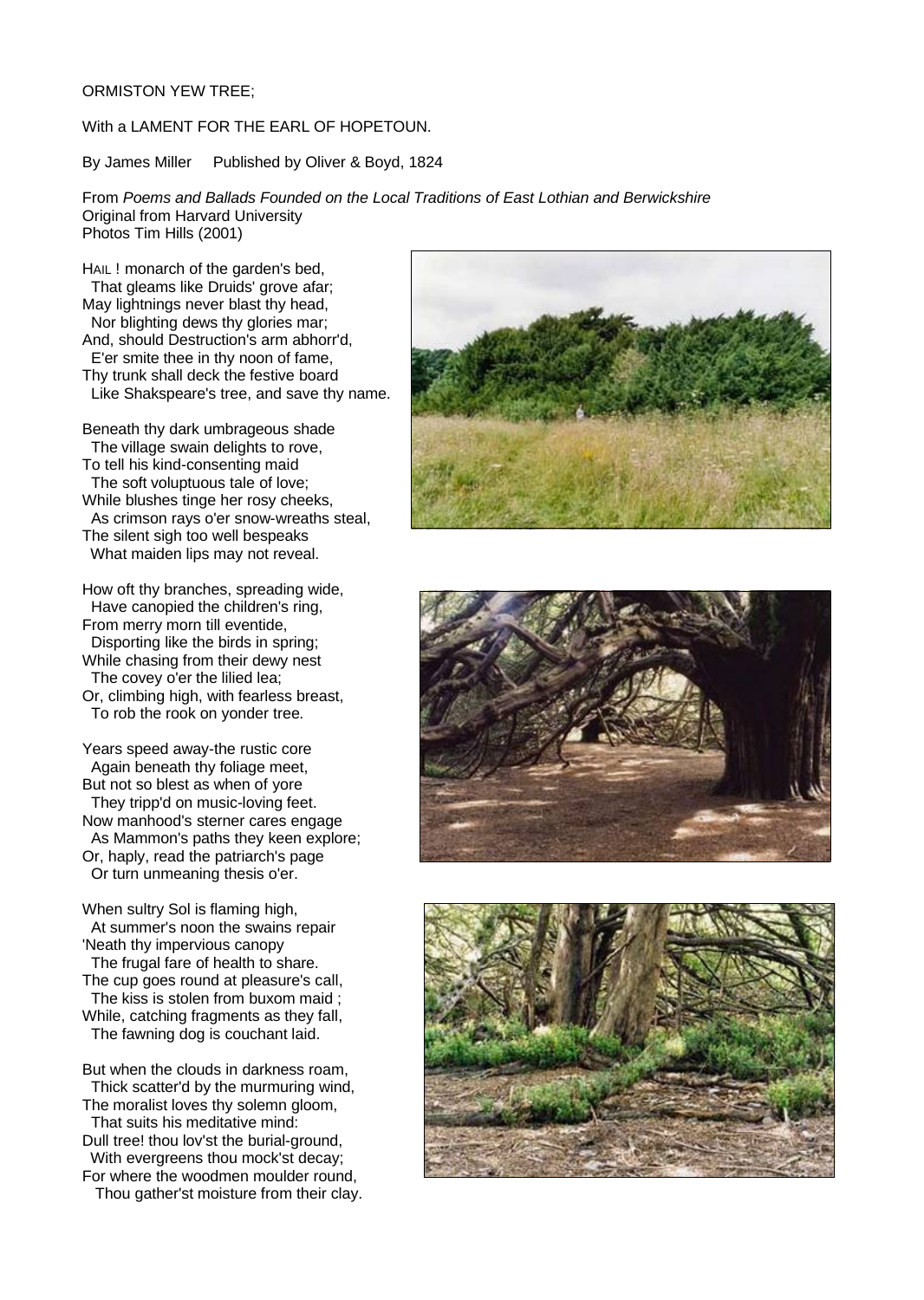Canst thou, like old Dodona's oak, Thy silent leaves to language wake,

- Where sacred doves responsive spoke ?- The tree this answer deign'd to make:
- " Here Wishart shew'd prophetic powers, " Before that vial of wrath was given,
- " When in St Andrew's dungeon towers " His vengeance-blood uprose to heaven !-
- " Here Cockburn, in my solitude, " Forgot the bench and wrangling bar,
- " With Science in her gentler mood " To wage the literary war:-
- " Alike the senate or the plough, " The olive branch or patriot's steel,
- " To him who with undaunted brow
- " Still advocated Scotia's weel.
- " Haply, beneath my verdant spray, " You tread the muse's path divine,
- " Where lovely Fairnalie would stray, " The gentle votress of the nine
- " She struck the lyre amongst these bowers, " And breathed that sweetly plaintive lay,
- " That weeps the forest's wither'd flowers, " To fatal Flodden wede away."

The tree was silent as before, It's voice like summer breezes died, When the lone stranger rests his oar Upon Loch Lomond's shelter'd side.

Perhaps thy earlier shoots might form The trusty bow on Flodden's plain, Where fell, amidst the arrowy storm,

Thy warrior lord 'midst heaps of slain !

But now thy vernal boughs must mourn, The archer weep beneath thy shade ; For Hopetoun never shall return, In Gallia's fields all lowly laid. He loved to prune thy dark-green plumes, Which rising beauties still display : Nor deem'd thy.never-fading blooms The emblem of his laurel bay.

When on Corunna's fatal shore Afar the Gallic ensigns waved. When fell in Victory's arms, brave Moore, Hopetoun retiring legions saved ; Then, 'midst the din of doubtful war, Ere British ships came o'er the sea, His pensive thoughts might wander far, And sigh for home, and think on thee !

Thy chieftain fought on Egypt's sands, And turn'd the battle's reddening tide; Broke vaunting Gallia's veteran bands, Unconquer'd by the world beside: His monument, his country's page, In burning characters shall live; 'Twill gather lustre age by age,- The lustre worth alone can give.